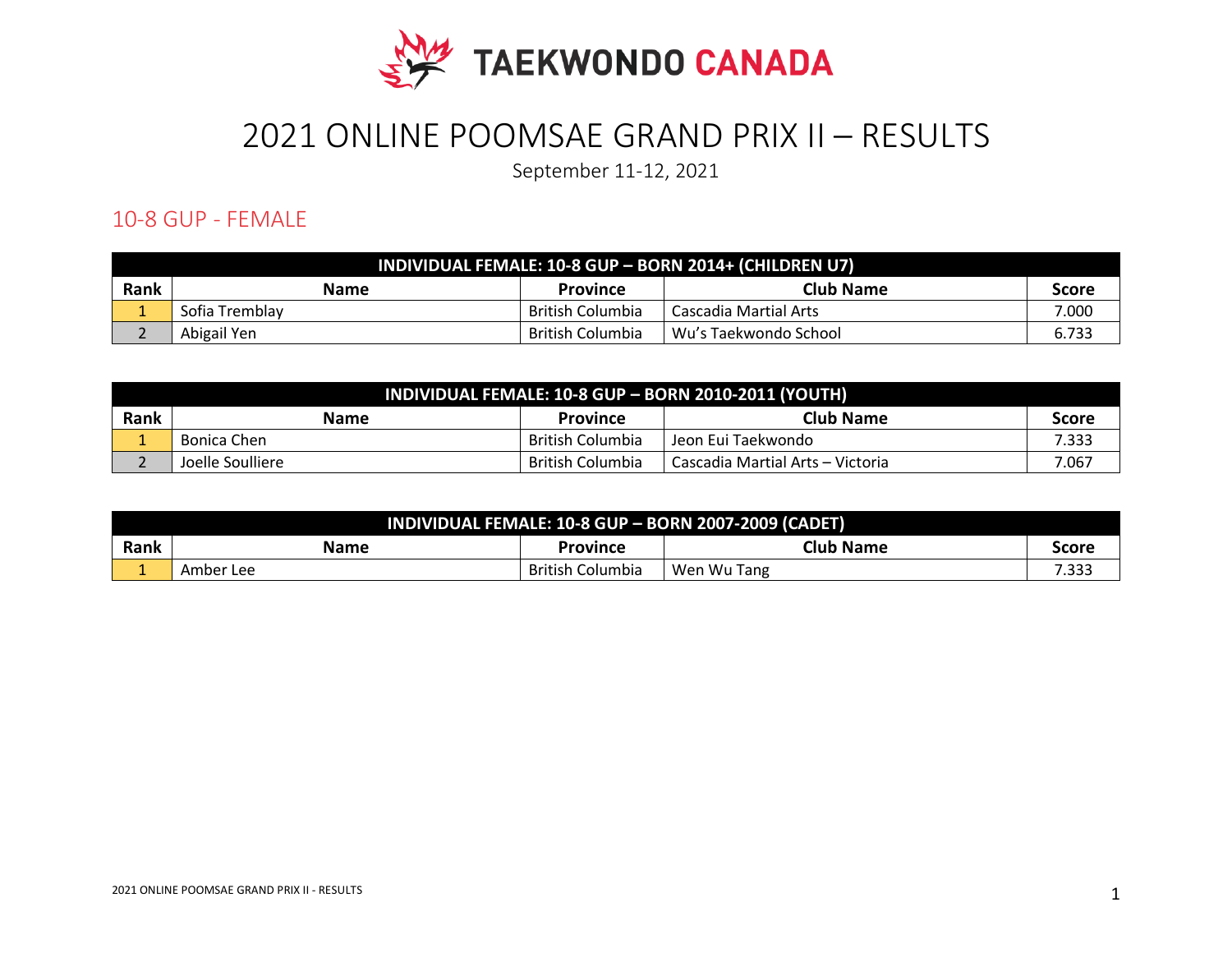

### 10-8 GUP - MALE

| INDIVIDUAL MALE: 10-8 GUP - BORN 2014+ (CHILDREN U7) |            |                  |                  |       |
|------------------------------------------------------|------------|------------------|------------------|-------|
| Rank                                                 | Name       | Province         | <b>Club Name</b> | Score |
|                                                      | Javden Zhu | British Columbia | Wen Wu Tang      | 800.، |

|      | <b>INDIVIDUAL MALE: 10-8 GUP - BORN 2012-2013 (CHILDREN 8-9)</b> |                  |                            |              |  |
|------|------------------------------------------------------------------|------------------|----------------------------|--------------|--|
| Rank | <b>Name</b>                                                      | <b>Province</b>  | <b>Club Name</b>           | <b>Score</b> |  |
|      | Carson Lee                                                       | British Columbia | Wu's Taekwondo School      | 5.967        |  |
|      | Dominic Skoda                                                    | Québec           | M.T.L Taekwondo            | 5.400        |  |
|      | Louis Igancio                                                    | Manitoba         | Spirit 1 Taekwondo Academy | 5.233        |  |

|      | INDIVIDUAL MALE: 10-8 GUP - BORN 2010-2011 (YOUTH) |                  |                       |       |  |
|------|----------------------------------------------------|------------------|-----------------------|-------|--|
| Rank | <b>Name</b>                                        | <b>Province</b>  | <b>Club Name</b>      | Score |  |
|      | Aiden Lee                                          | British Columbia | Wen Wu Tang           | 6.200 |  |
|      | Javden Yen                                         | British Columbia | Wu's Taekwondo School | 5.300 |  |

| INDIVIDUAL MALE: 10-8 GUP - BORN 1991-2003 (U30) |               |                         |                    |       |
|--------------------------------------------------|---------------|-------------------------|--------------------|-------|
| Rank                                             | <b>Name</b>   | Province                | <b>Club Name</b>   | Score |
|                                                  | Patara McKeen | <b>British Columbia</b> | Jeon Eui Taekwondo | 6.033 |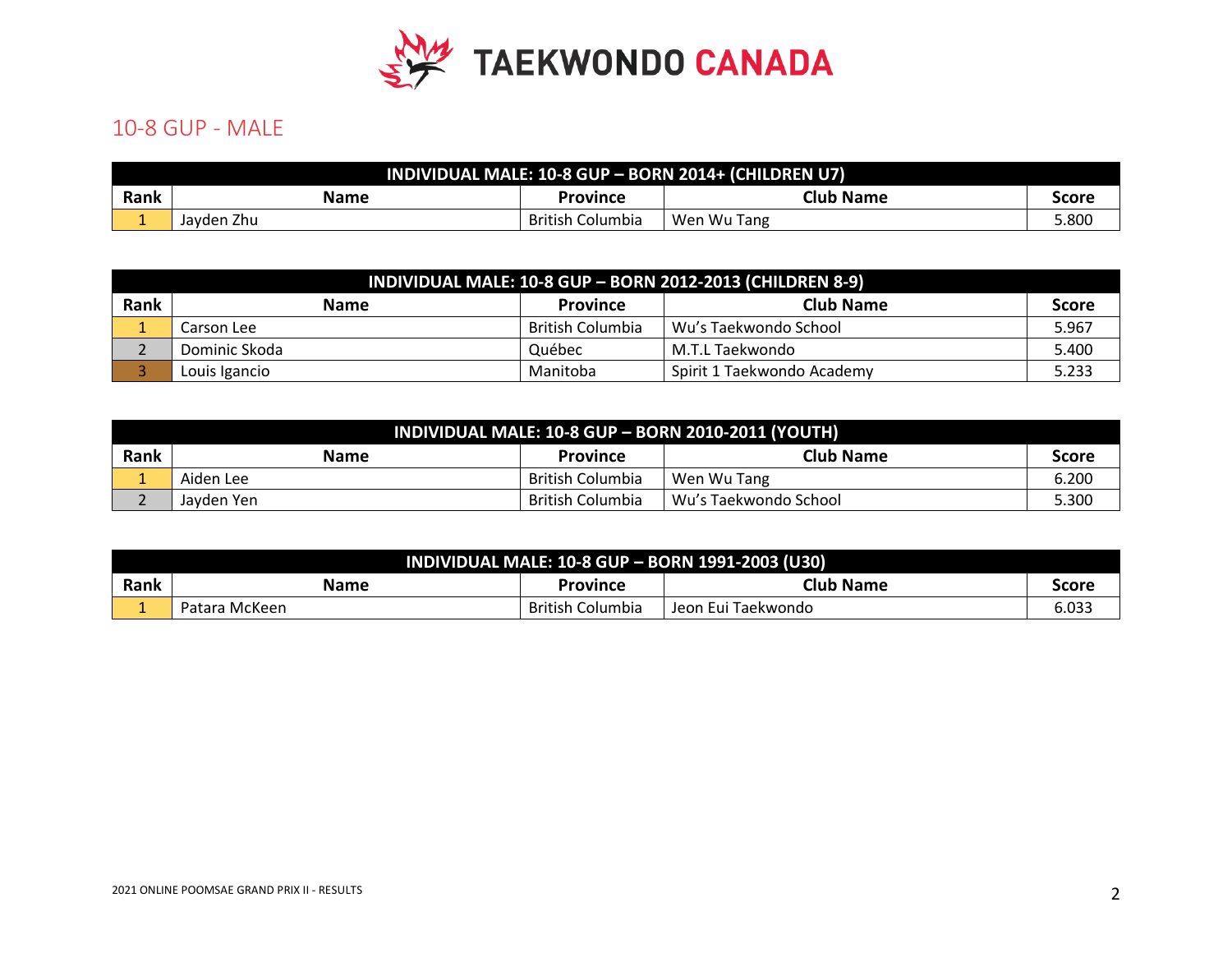

## 7-5 GUP - FEMALE

|      | INDIVIDUAL FEMALE: 7-5 GUP - BORN 2014+ (CHILDREN U7) |                  |                    |       |  |
|------|-------------------------------------------------------|------------------|--------------------|-------|--|
| Rank | <b>Club Name</b><br><b>Name</b><br><b>Province</b>    |                  |                    |       |  |
|      | Katie Lew                                             | British Columbia | Jeon Eui Taekwondo | 7.467 |  |
|      | Jacqueline Koh                                        | British Columbia | Jeon Eui Taekwondo | 6.967 |  |
|      | Arin Lee                                              | British Columbia | SC Kim's Taekwondo | 5.333 |  |

|      | INDIVIDUAL FEMALE: 7-5 GUP - BORN 2012-2013 (CHILDREN 8-9) |                         |                       |              |  |
|------|------------------------------------------------------------|-------------------------|-----------------------|--------------|--|
| Rank | <b>Name</b>                                                | Province                | <b>Club Name</b>      | <b>Score</b> |  |
|      | Elizabeth Chua                                             | <b>British Columbia</b> | Jeon Eui Taekwondo    | 7.500        |  |
|      | Victoria Chua                                              | <b>British Columbia</b> | Jeon Eui Taekwondo    | 7.133        |  |
|      | Beatriz Markiewicz                                         | Ontario                 | Kick Nation Taekwondo | 6.933        |  |
|      | Mearie Jang                                                | Québec                  | M.T.L Taekwondo       | 6.767        |  |
|      | Lucinda Li                                                 | Québec                  | M.T.L Taekwondo       | 6.467        |  |

|      | INDIVIDUAL FEMALE: 7-5 GUP - BORN 2010-2011 (YOUTH) |                         |                            |              |  |
|------|-----------------------------------------------------|-------------------------|----------------------------|--------------|--|
| Rank | <b>Name</b>                                         | <b>Province</b>         | <b>Club Name</b>           | <b>Score</b> |  |
|      | Charlize Bourque                                    | Ontario                 | Kick Nation Taekwondo      | 7.200        |  |
|      | Kayla Meyer                                         | Ontario                 | Kick Nation Taekwondo      | 6.767        |  |
|      | Aeliyah Gacal                                       | <b>British Columbia</b> | Wu's Taekwondo School      | 6.700        |  |
|      | Matheja Cruz                                        | Manitoba                | Spirit 1 Taekwondo Academy | 6.500        |  |
|      | Xiao Tong Sun                                       | Québec                  | M.T.L Taekwondo            | 6.367        |  |

| INDIVIDUAL FEMALE: 7-5 GUP - BORN 2007-2009 (CADET) |                  |                         |                                  |              |
|-----------------------------------------------------|------------------|-------------------------|----------------------------------|--------------|
| Rank                                                | <b>Name</b>      | <b>Province</b>         | <b>Club Name</b>                 | <b>Score</b> |
|                                                     | Natalia Gedischk | <b>British Columbia</b> | Cascadia Martial Arts - Victoria | 7.067        |
|                                                     | Jennifer Wang    | <b>British Columbia</b> | Wen Wu Tang                      | 7.033        |
|                                                     | Minjae Kim       | Québec                  | M.T.L Taekwondo                  | 6.700        |
|                                                     | Yunjae Kim       | Québec                  | M.T.L Taekwondo                  | 6.600        |
|                                                     | Samantha Harder  | <b>British Columbia</b> | Kees Tae Kwon Do                 | 6.267        |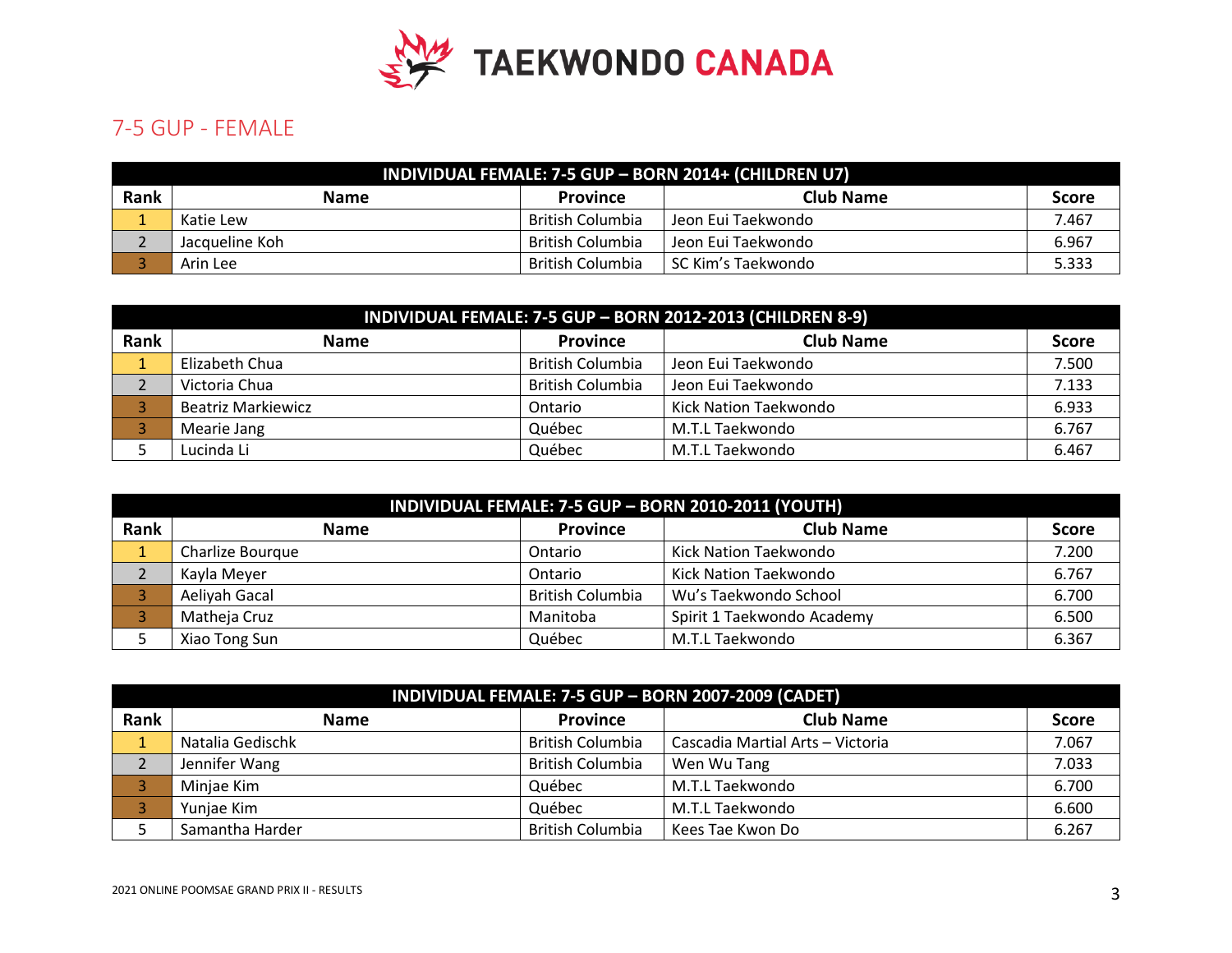

| INDIVIDUAL FEMALE: 7-5 GUP - BORN 2004-2006 (JUNIOR) |               |             |                                  |       |
|------------------------------------------------------|---------------|-------------|----------------------------------|-------|
| <b>Rank</b>                                          | Name          | Province    | <b>Club Name</b>                 | Score |
|                                                      | Sunghyun Kang | Nova Scotia | K-Top Taekwondo and Martial Arts |       |

| <b>INDIVIDUAL FEMALE: 7-5 GUP - BORN 1981-1990 (U40)</b> |                    |          |                        |       |
|----------------------------------------------------------|--------------------|----------|------------------------|-------|
| Rank                                                     | Name               | Province | <b>Club Name</b>       | score |
|                                                          | Riskawati Asiatika | Alberta  | Master Rim's Taekwondo | 6.60C |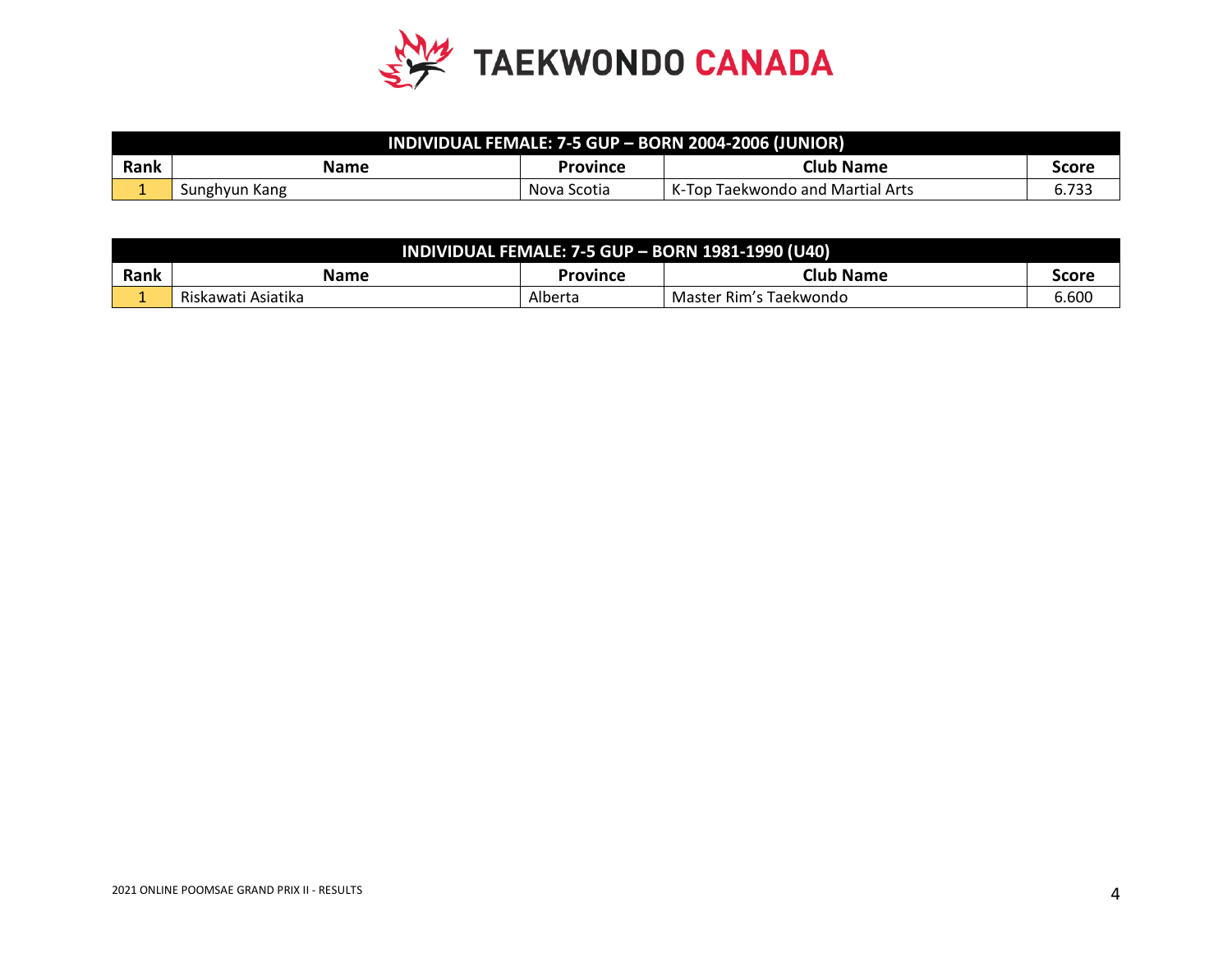

# 7-5 GUP - MALE

|      | INDIVIDUAL MALE: 7-5 GUP - BORN 2014+ (CHILDREN U7) |                         |                                |              |  |
|------|-----------------------------------------------------|-------------------------|--------------------------------|--------------|--|
| Rank | <b>Name</b>                                         | Province                | <b>Club Name</b>               | <b>Score</b> |  |
| ш.   | Thomas Lai                                          | <b>British Columbia</b> | Jeon Eui Taekwondo             | 6.200        |  |
| 2    | Matthew Long                                        | <b>British Columbia</b> | Jeon Eui Taekwondo             | 5.933        |  |
|      | <b>Bruce Wang</b>                                   | <b>British Columbia</b> | Jeon Eui Taekwondo             | 5.867        |  |
|      | Filip Bogojevic                                     | Ontario                 | Capital Taekwondo Martial Arts | 5.367        |  |
|      | Nathan Chu                                          | <b>British Columbia</b> | Jeon Eui Taekwondo             | 5.233        |  |
| 6    | Tessan Jang                                         | Québec                  | M.T.L Taekwondo                | 5.167        |  |
|      | Kai Raiden Bassi                                    | <b>British Columbia</b> | Canwest Taekwondo Academy      | 4.633        |  |

|                         | INDIVIDUAL MALE: 7-5 GUP - BORN 2012-2013 (CHILDREN 8-9) |                         |                                  |              |  |
|-------------------------|----------------------------------------------------------|-------------------------|----------------------------------|--------------|--|
| Rank                    | <b>Name</b>                                              | <b>Province</b>         | <b>Club Name</b>                 | <b>Score</b> |  |
| $\mathbf{1}$            | Ethan Ho-ting                                            | Québec                  | M.T.L Taekwondo                  | 5.900        |  |
| $\overline{2}$          | Kaiser Lee                                               | <b>British Columbia</b> | Jeon Eui Taekwondo               | 5.867        |  |
| $\overline{\mathbf{3}}$ | Jayden Pothier                                           | Nova Scotia             | K-Top Taekwondo and Martial Arts | 5.767        |  |
| 3                       | Adam Dridi                                               | Ontario                 | Capital Taekwondo Martial Arts   | 5.667        |  |
| 5                       | Benjamin Fraenkel                                        | Québec                  | Spin Taekwondo                   | 5.267        |  |
| 6                       | Nathaniel Cools-Lartigue                                 | Québec                  | M.T.L Taekwondo                  | 5.200        |  |
|                         | Christian Cools-Lartigue                                 | Québec                  | M.T.L Taekwondo                  | 5.033        |  |
| 8                       | Nicholas Dao                                             | Ontario                 | Dragon Taekwondo Academy         | 4.867        |  |

|      | INDIVIDUAL MALE: 7-5 GUP - BORN 2010-2011 (YOUTH) |                         |                       |              |  |
|------|---------------------------------------------------|-------------------------|-----------------------|--------------|--|
| Rank | <b>Name</b>                                       | <b>Province</b>         | <b>Club Name</b>      | <b>Score</b> |  |
|      | <b>Gunner Tam</b>                                 | <b>British Columbia</b> | Wu's Taekwondo School | 5.733        |  |
|      | Amos Wang                                         | <b>British Columbia</b> | Wen Wu Tang           | 5.667        |  |
|      | Alex Tse                                          | <b>British Columbia</b> | Wu's Taekwondo        | 5.600        |  |
|      | Nathan Roh                                        | Québec                  | M.T.L Taekwondo       | 5.367        |  |
|      | Tyler Teav-Sekiya                                 | Québec                  | M.T.L Taekwondo       | 5.033        |  |
| 6    | Eric Xue                                          | Québec                  | M.T.L Taekwondo       | 4.700        |  |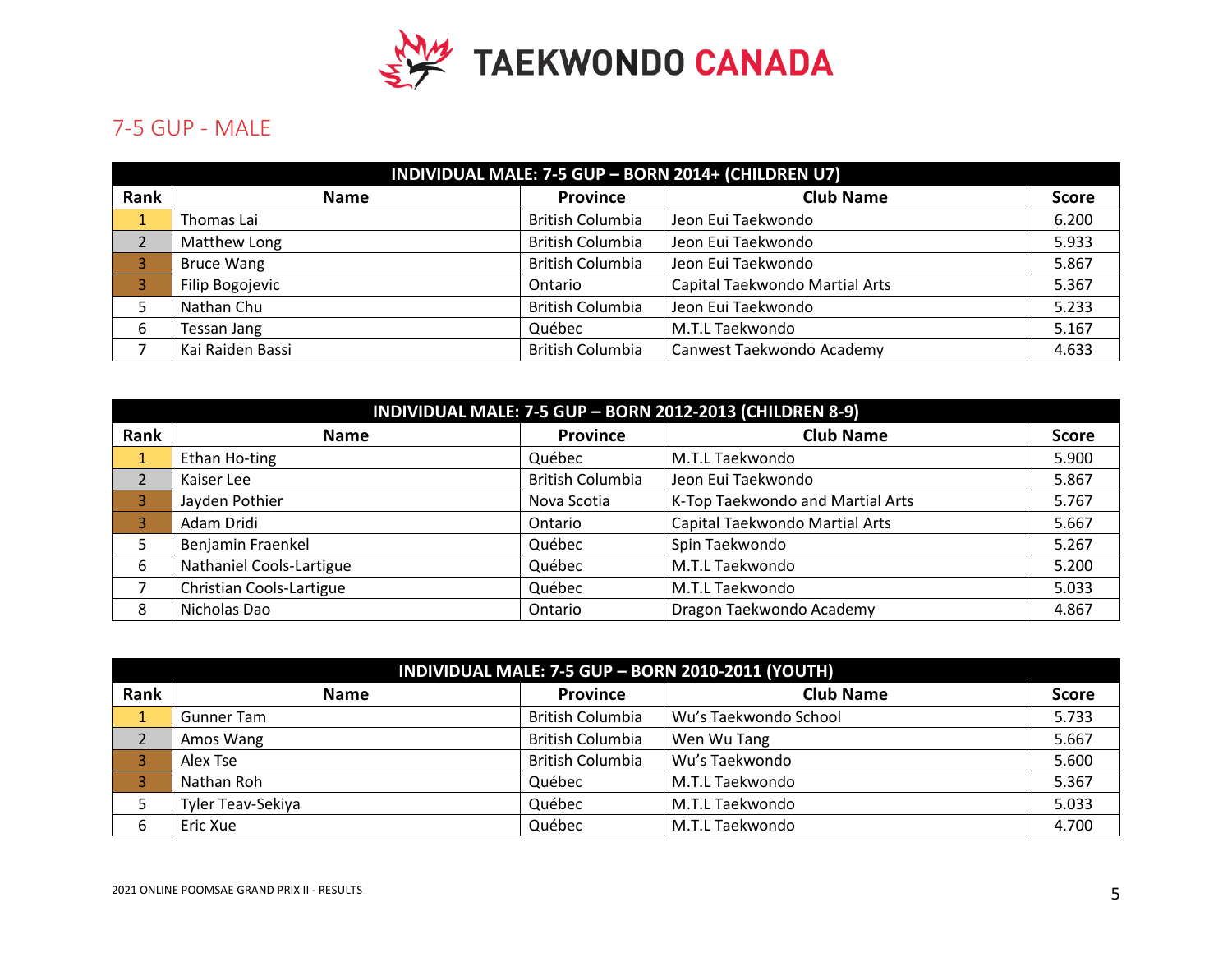

| INDIVIDUAL MALE: 7-5 GUP - BORN 2007-2009 (CADET) |                  |                         |                                 |              |
|---------------------------------------------------|------------------|-------------------------|---------------------------------|--------------|
| Rank                                              | <b>Name</b>      | <b>Province</b>         | <b>Club Name</b>                | <b>Score</b> |
|                                                   | Vincent Gerzon   | Ontario                 | <b>Tiger Kicks Martial Arts</b> | 6.000        |
|                                                   | Zachery Wong     | <b>British Columbia</b> | Jeon Eui Taekwondo              | 5.767        |
|                                                   | Ronan Lee        | <b>British Columbia</b> | Wu's Taekwondo School           | 5.567        |
|                                                   | Skyler Tse       | <b>British Columbia</b> | Wu's Taekwondo School           | 5.567        |
|                                                   | Jonathan Guimond | Québec                  | M.T.L Taekwondo                 | 5.333        |

| <b>INDIVIDUAL MALE: 7-5 GUP - BORN 1991-2003 (U30)</b> |                 |                  |                                    |       |
|--------------------------------------------------------|-----------------|------------------|------------------------------------|-------|
| Rank                                                   | <b>Name</b>     | <b>Province</b>  | <b>Club Name</b>                   | Score |
|                                                        | Jared Middleton | British Columbia | I Cascadia Martial Arts – Victoria | 6.600 |
|                                                        | Andres Perez    | British Columbia | SC Kim's Taekwondo                 | 5.367 |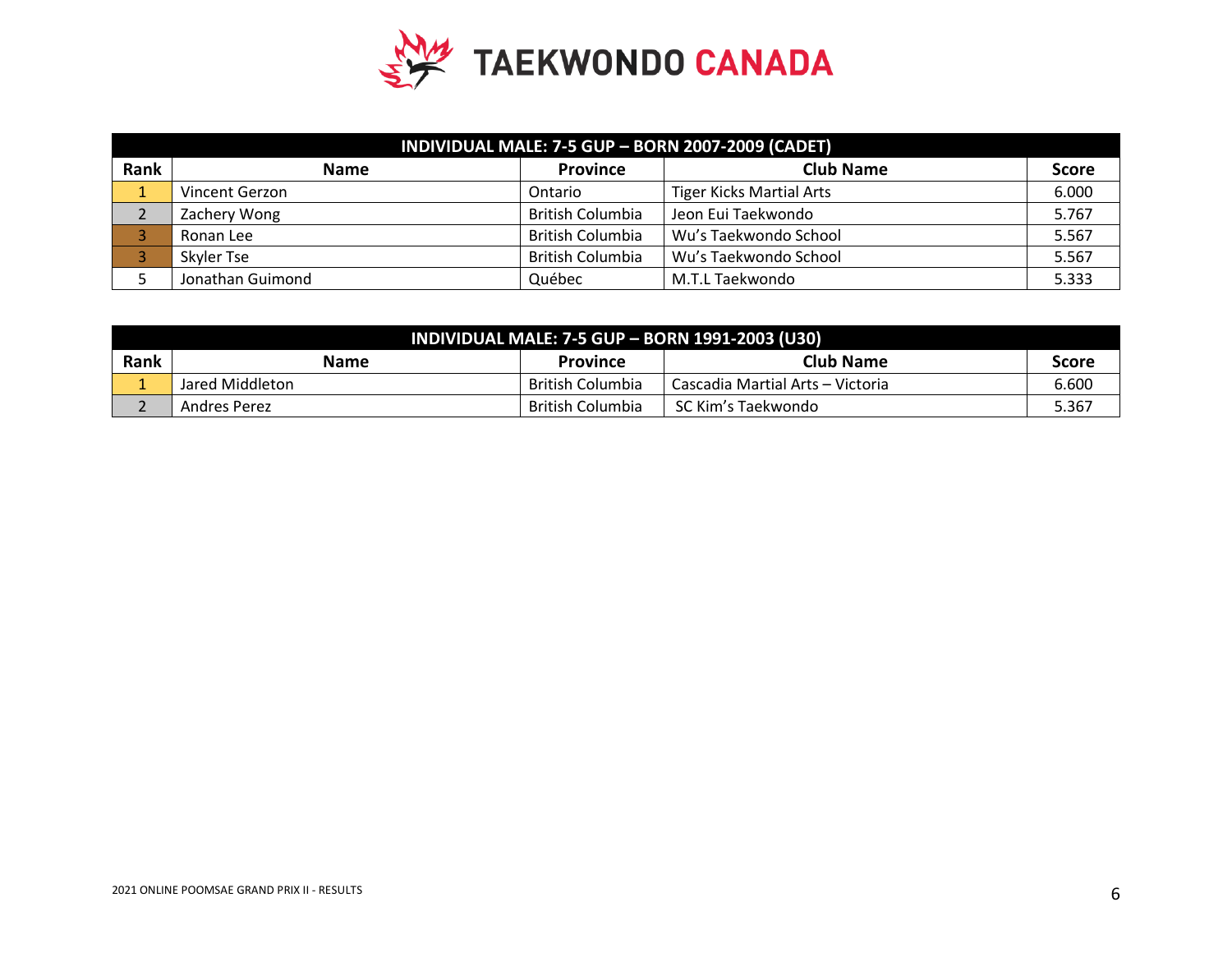

#### 4-1 GUP - FEMALE

|      | INDIVIDUAL FEMALE: 4-1 GUP - BORN 2012-2013 (CHILDREN 8-9) |                         |                       |              |  |
|------|------------------------------------------------------------|-------------------------|-----------------------|--------------|--|
| Rank | <b>Name</b>                                                | <b>Province</b>         | <b>Club Name</b>      | <b>Score</b> |  |
|      | Jane Chung                                                 | <b>British Columbia</b> | Jeon Eui Taekwondo    | 7.433        |  |
|      | Lyla Tran                                                  | Ontario                 | Kick Nation Taekwondo | 7.200        |  |
|      | Diana Yeung                                                | <b>British Columbia</b> | Jeon Eui Taekwondo    | 6.900        |  |
|      | Sophia Hana Govan                                          | <b>British Columbia</b> | SC Kim's Taekwondo    | 6.167        |  |
|      | Leah Lee                                                   | <b>British Columbia</b> | SC Kim's Taekwondo    | 5.900        |  |

|      | INDIVIDUAL FEMALE: 4-1 GUP - BORN 2010-2011 (YOUTH) |                         |                              |              |  |
|------|-----------------------------------------------------|-------------------------|------------------------------|--------------|--|
| Rank | <b>Name</b>                                         | <b>Province</b>         | <b>Club Name</b>             | <b>Score</b> |  |
|      | Caryn Chan Jia Yan                                  | <b>British Columbia</b> | SC Kim's Taekwondo           | 6.933        |  |
|      | Ella Colangelo                                      | Ontario                 | Kick Nation Taekwondo        | 6.767        |  |
|      | Juliana Hand                                        | Ontario                 | Kick Nation Taekwondo        | 6.667        |  |
|      | Paige Cervantes                                     | <b>British Columbia</b> | Wu's Taekwondo School        | 6.533        |  |
|      | Abigail Pontisso                                    | Ontario                 | Kick Nation Taekwondo        | 6.500        |  |
| 6    | Jessie Spitz                                        | <b>British Columbia</b> | <b>Cascadia Martial Arts</b> | 6.167        |  |

|      | INDIVIDUAL FEMALE: 4-1 GUP - BORN 2007-2009 (CADET) |                         |                                |       |  |  |  |
|------|-----------------------------------------------------|-------------------------|--------------------------------|-------|--|--|--|
| Rank | <b>Club Name</b><br><b>Province</b><br><b>Name</b>  |                         |                                |       |  |  |  |
|      | Sarah Hand                                          | Ontario                 | Kick Nation Taekwondo          | 7.033 |  |  |  |
|      | Phoebe Wang                                         | <b>British Columbia</b> | Wen Wu Tang                    | 6.567 |  |  |  |
|      | Sehvana Archer-Trumble                              | Québec                  | M.T.L Taekwondo                | 6.467 |  |  |  |
|      | Alanah Depanzo                                      | <b>British Columbia</b> | Wu's Taekwondo                 | 6.200 |  |  |  |
|      | Vanja Bogojevic                                     | Ontario                 | Capital Taekwondo Martial Arts | 6.000 |  |  |  |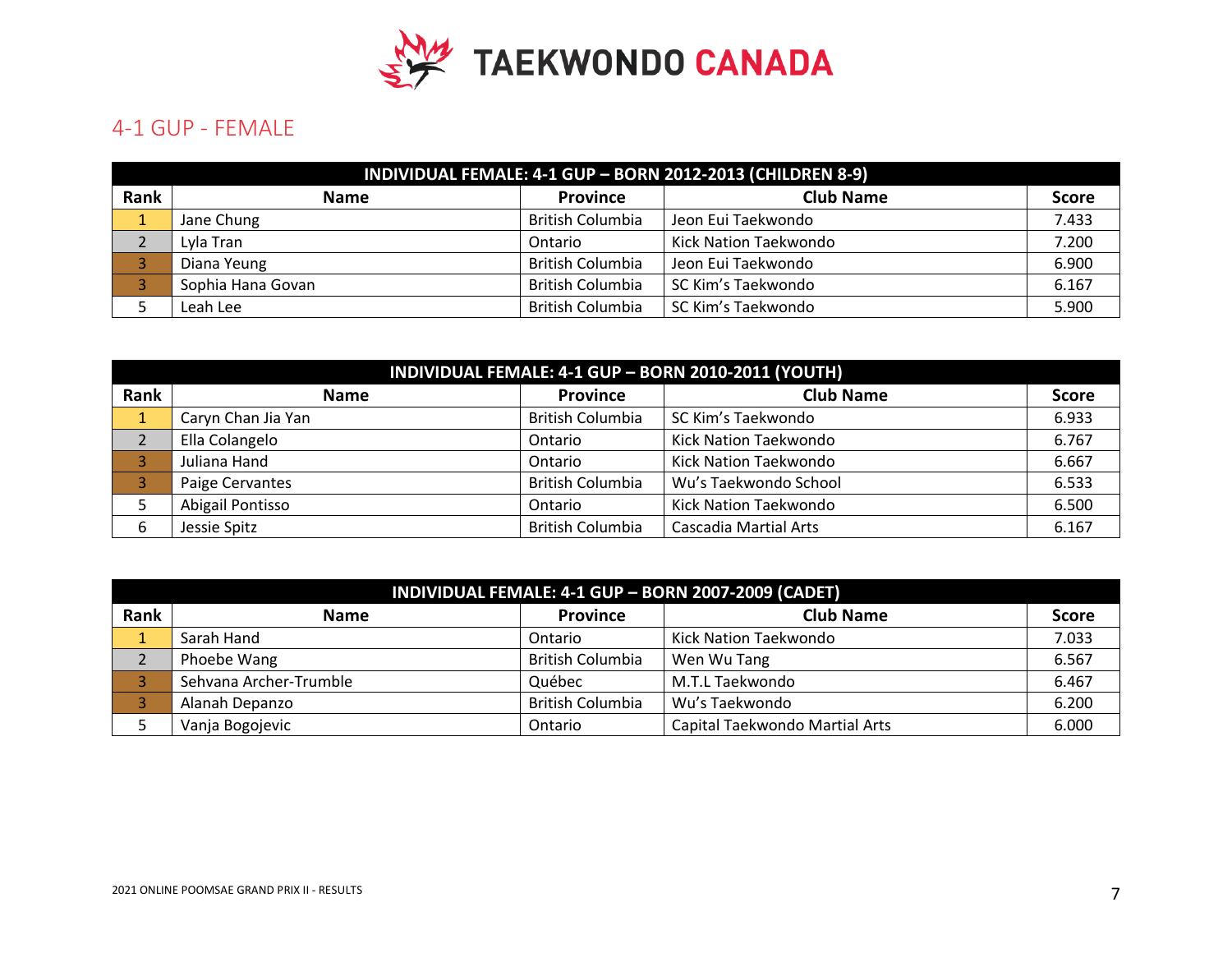

|      | INDIVIDUAL FEMALE: 4-1 GUP - BORN 2004-2006 (JUNIOR) |                         |                            |              |  |
|------|------------------------------------------------------|-------------------------|----------------------------|--------------|--|
| Rank | <b>Name</b>                                          | <b>Province</b>         | <b>Club Name</b>           | <b>Score</b> |  |
|      | Katherine Koh                                        | <b>British Columbia</b> | Jeon Eui Taekwondo         | 6.600        |  |
|      | Jasvy Rattan                                         | Ontario                 | Brampton Olympic Taekwondo | 6.567        |  |
|      | Elena Yip                                            | <b>British Columbia</b> | Wu's Taekwondo             | 6.167        |  |

| <b>INDIVIDUAL FEMALE: 4-1 GUP - BORN 1991-2003 (U30)</b> |              |                  |                                        |              |
|----------------------------------------------------------|--------------|------------------|----------------------------------------|--------------|
| Rank                                                     | <b>Name</b>  | <b>Province</b>  | Club Name                              | <b>Score</b> |
|                                                          | Emily Lock   | Ontario          | 'Myung's Taekwondo Academy – Thornhill | 6.300        |
|                                                          | Queenie Chin | British Columbia | Wu's Taekwondo School                  | 6.100        |

| <b>INDIVIDUAL FEMALE: 4-1 GUP - BORN 1981-1990 (U40)</b> |            |          |                  |       |  |
|----------------------------------------------------------|------------|----------|------------------|-------|--|
| Rank                                                     | Name       | Province | <b>Club Name</b> | Score |  |
|                                                          | Joanne Luk | Alberta  | Skv<br>Taekwondo | 000.' |  |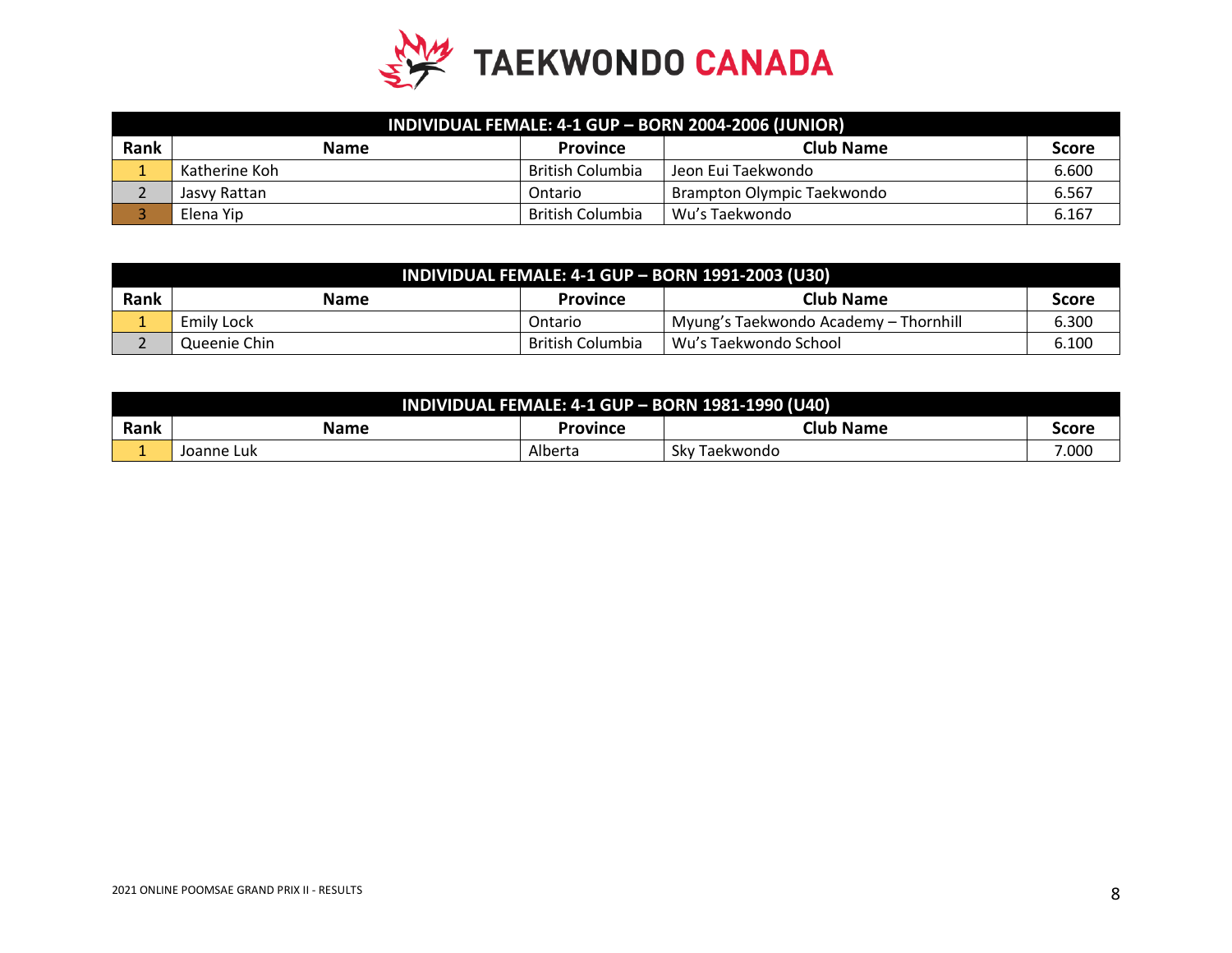

## 4-1 GUP - MALE

|      | INDIVIDUAL MALE: 4-1 GUP - BORN 2014+ (CHILDREN U7) |                  |                      |       |  |  |
|------|-----------------------------------------------------|------------------|----------------------|-------|--|--|
| Rank | <b>Name</b>                                         | <b>Province</b>  | <b>Club Name</b>     | Score |  |  |
|      | Anthony Chan Kian Hong                              | British Columbia | l SC Kim's Taekwondo | 6.467 |  |  |
|      | Maximus Yuen                                        | British Columbia | Jeon Eui Taekwondo   | 6.133 |  |  |

| INDIVIDUAL MALE: 4-1 GUP - BORN 2010-2011 (YOUTH) |                     |                         |                       |              |
|---------------------------------------------------|---------------------|-------------------------|-----------------------|--------------|
| Rank                                              | <b>Name</b>         | <b>Province</b>         | <b>Club Name</b>      | <b>Score</b> |
|                                                   | Abhir Sharma        | Ontario                 | Kick Nation taekwondo | 6.133        |
| $\overline{2}$                                    | Aidan Yeung         | <b>British Columbia</b> | Jeon Eui Taekwondo    | 6.067        |
| 3                                                 | Henry Ling          | <b>British Columbia</b> | Wu's Taekwondo School | 6.000        |
| 3                                                 | Markus Lim          | <b>British Columbia</b> | Wu's Taekwondo School | 5.700        |
| T <sub>5</sub>                                    | Merrick Lefebvre    | Ontario                 | Kick Nation Taekwondo | 5.567        |
| T5                                                | King Hei Mark Chan  | <b>British Columbia</b> | Jeon Eui Taekwondo    | 5.567        |
|                                                   | Alexandre Hurtubise | Québec                  | M.T.L Taekwondo       | 5.133        |
| 8                                                 | Jayden Kang         | <b>British Columbia</b> | SC Kim's Taekwondo    | 5.067        |
| 9                                                 | Elias Lee           | Québec                  | M.T.L Taekwondo       | 4.833        |

| INDIVIDUAL MALE: 4-1 GUP - BORN 2007-2009 (CADET) |                     |                  |                                    |              |
|---------------------------------------------------|---------------------|------------------|------------------------------------|--------------|
| Rank                                              | <b>Name</b>         | <b>Province</b>  | <b>Club Name</b>                   | <b>Score</b> |
|                                                   | Matthew Koh         | British Columbia | Jeon Eui Taekwondo                 | 5.967        |
|                                                   | Niko Gould          | British Columbia | Cascadia Martial Arts - Parksville | 5.900        |
|                                                   | <b>Riley Girard</b> | Ontario          | Phoenix Taekwondo Academy          | 5.867        |
|                                                   | Wayne Quejado       | British Columbia | Wu's Taekwondo School              | 5.333        |

| INDIVIDUAL MALE: 4-1 GUP - BORN 2004-2006 (JUNIOR) |             |                |                                |       |
|----------------------------------------------------|-------------|----------------|--------------------------------|-------|
| Rank                                               | <b>Name</b> | Province       | Club Name                      | score |
|                                                    | Omran Ahmad | <b>Ontario</b> | Master Seo's Dynamic Taekwondo | 6.033 |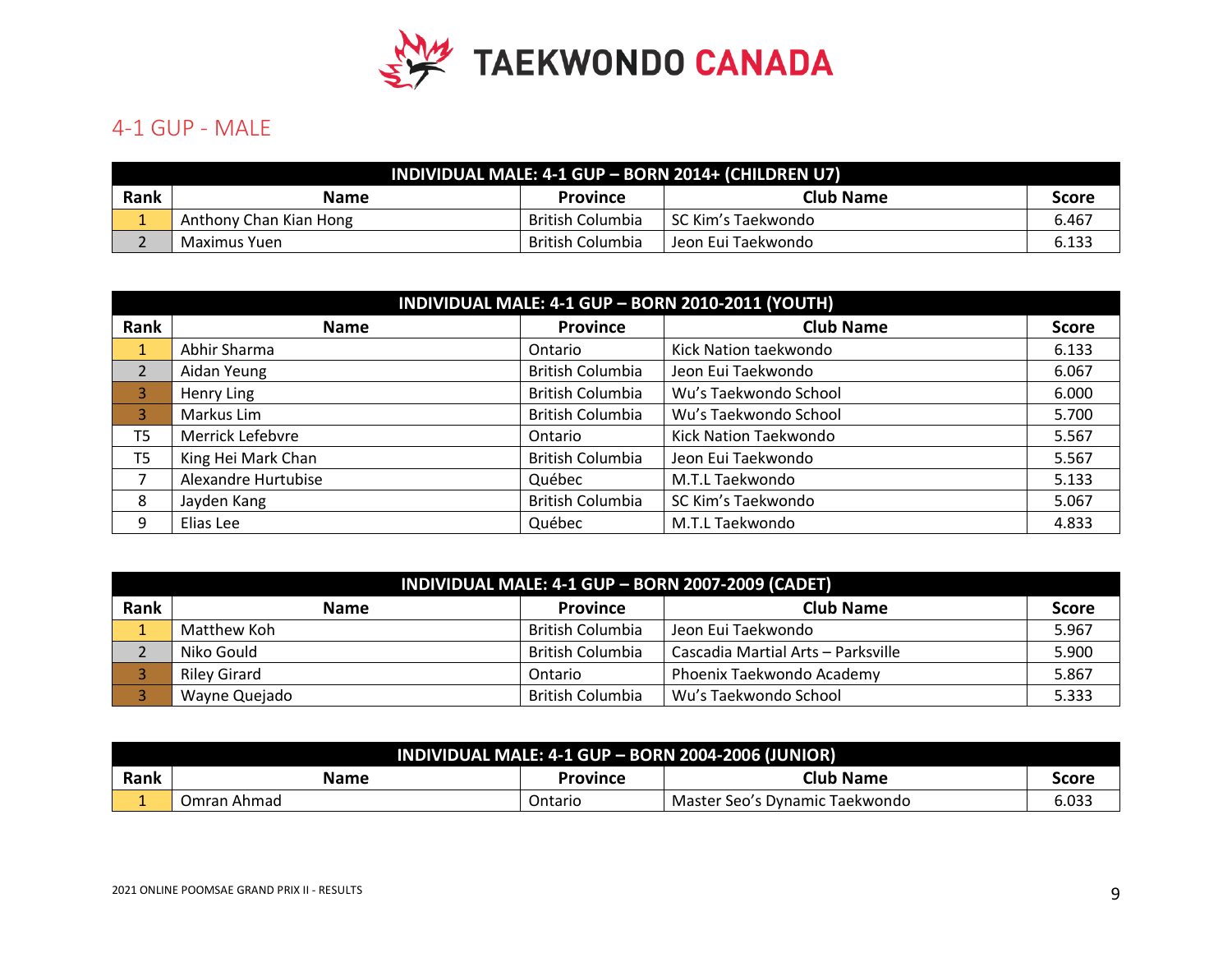

| INDIVIDUAL MALE: 4-1 GUP - BORN 1971-1980 (U50) |              |                         |                       |       |
|-------------------------------------------------|--------------|-------------------------|-----------------------|-------|
| Rank                                            | Name         | Province                | <b>Club Name</b>      | Score |
| -                                               | Chandra Arva | <b>British Columbia</b> | Wu's Taekwondo School | 6.067 |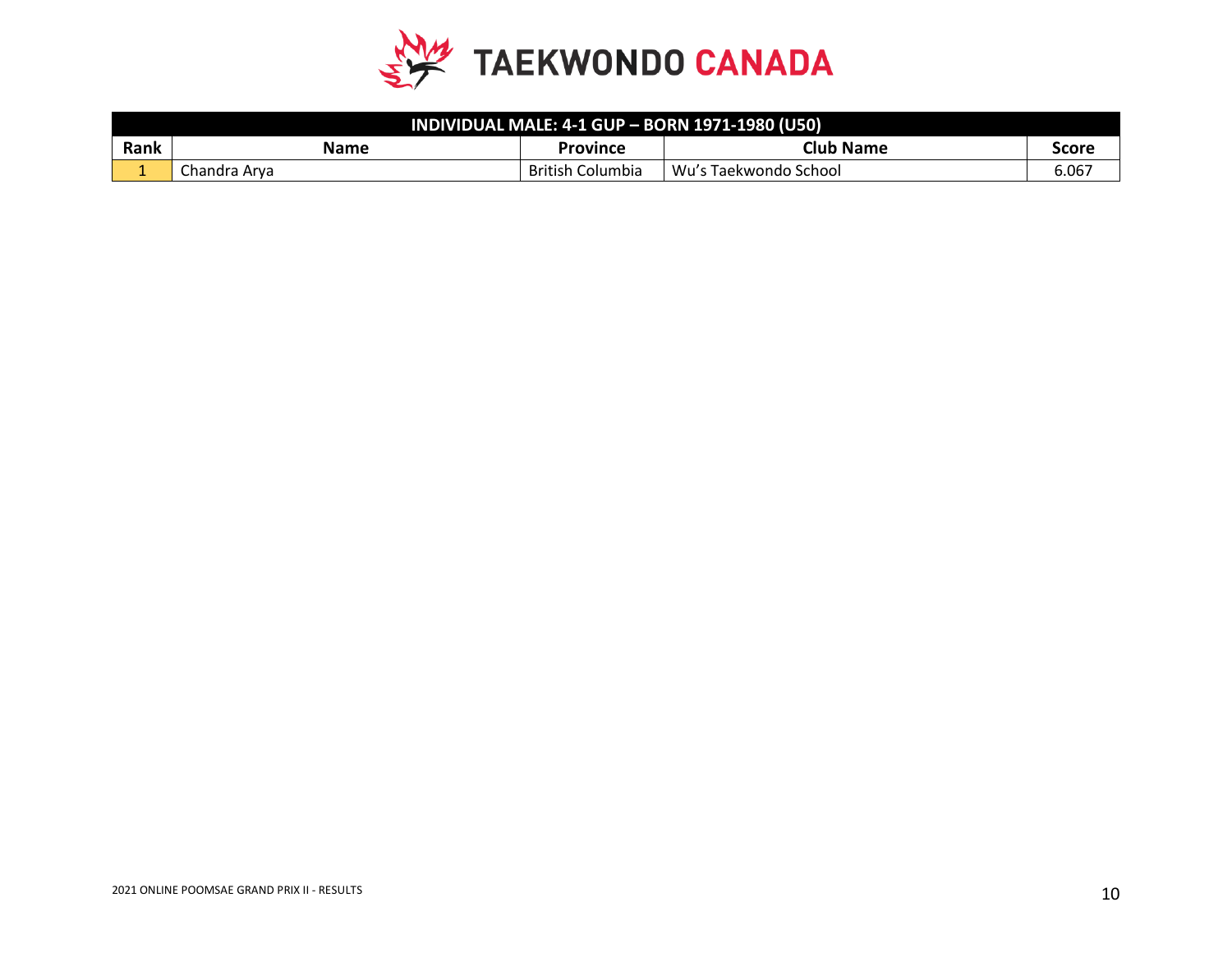

## BLACK BELT - FEMALE

| INDIVIDUAL FEMALE: BLACK BELT - BORN 2012-2013 (CHILDREN 8-9) |                |                  |                             |       |  |
|---------------------------------------------------------------|----------------|------------------|-----------------------------|-------|--|
| Rank                                                          | <b>Name</b>    | <b>Province</b>  | <b>Club Name</b>            | Score |  |
|                                                               | Alexandra Trif | British Columbia | l SC Kim's Taekwondo        | 5.800 |  |
|                                                               | Prisha Bhella  | Alberta          | Black Belt Jung's Taekwondo | 5.500 |  |

|      | INDIVIDUAL FEMALE: BLACK BELT - BORN 2010-2011 (YOUTH) |                         |                                  |              |  |
|------|--------------------------------------------------------|-------------------------|----------------------------------|--------------|--|
| Rank | <b>Name</b>                                            | Province                | <b>Club Name</b>                 | <b>Score</b> |  |
|      | Celine Nemes                                           | <b>British Columbia</b> | Wu's Taekwondo School            | 6.233        |  |
|      | Reagan Morley                                          | <b>British Columbia</b> | Cascadia Martial Arts - Victoria | 5.933        |  |
|      | <b>Riley Dwyer</b>                                     | Ontario                 | Dragon Taekwondo Academy         | 5.700        |  |
|      | Madeleine Jagdeo                                       | Ontario                 | Dragon Taekwondo Academy         | 5.433        |  |
|      | Kate Kearney                                           | Ontario                 | Dragon Taekwondo Academy         | 4.467        |  |

| INDIVIDUAL FEMALE: BLACK BELT - BORN 2007-2009 (CADET) |                     |                         |                                           |              |
|--------------------------------------------------------|---------------------|-------------------------|-------------------------------------------|--------------|
| Rank                                                   | <b>Name</b>         | <b>Province</b>         | <b>Club Name</b>                          | <b>Score</b> |
| U.                                                     | Kaelan-Morganne Lor | Ontario                 | Myung's Taekwondo Academy - Richmond Hill | 6.767        |
| $\overline{2}$                                         | Lucy Deng           | <b>British Columbia</b> | Wen Wu Tang                               | 6.633        |
| $\overline{3}$                                         | Emily Du            | <b>British Columbia</b> | Wen Wu Tang                               | 6.533        |
| $\overline{3}$                                         | Ausca Wang          | <b>British Columbia</b> | Wen Wu Tang                               | 6.467        |
| 5                                                      | Melody Zhang        | <b>British Columbia</b> | Wen Wu Tang                               | 6.233        |
| 6                                                      | Sophia Hung         | Ontario                 | Phoenix Taekwondo Academy                 | 5.867        |
|                                                        | Alya Hamdar         | Ontario                 | <b>Tiger Kicks Martial Arts</b>           | 5.833        |
| 8                                                      | Danielle Easthom    | <b>British Columbia</b> | <b>Cascadia Martial Arts</b>              | 5.233        |
| 9                                                      | Ayanna Anderson     | <b>British Columbia</b> | <b>Cascadia Martial Arts</b>              | 5.000        |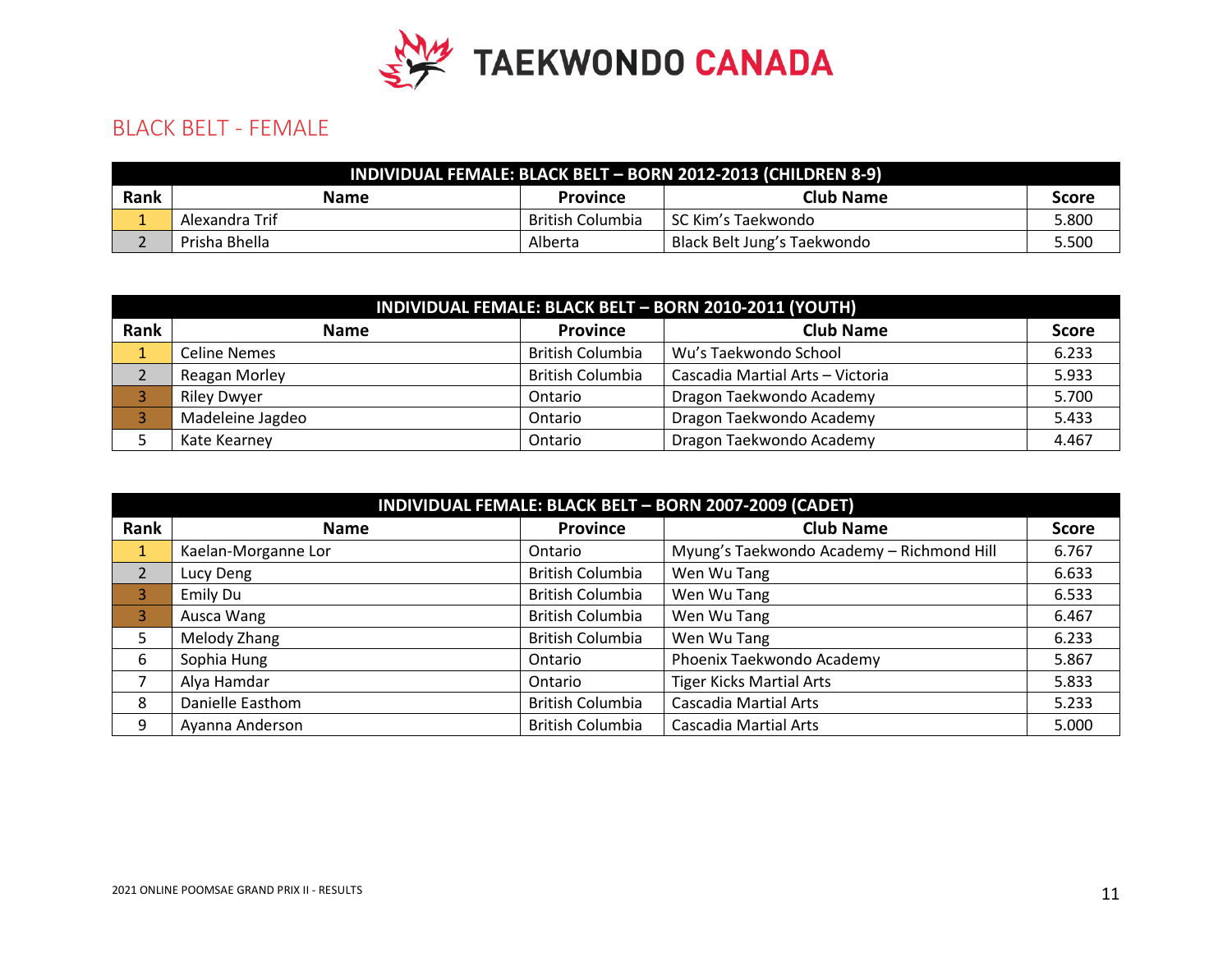

|                | INDIVIDUAL FEMALE: BLACK BELT - BORN 2004-2006 (JUNIOR) |                         |                                 |              |  |
|----------------|---------------------------------------------------------|-------------------------|---------------------------------|--------------|--|
| Rank           | <b>Name</b>                                             | <b>Province</b>         | <b>Club Name</b>                | <b>Score</b> |  |
| $\mathbf{1}$   | Caroline Lyu                                            | Alberta                 | Tiger Taekwondo                 | 7.600        |  |
| $\overline{2}$ | Kathleen Zhu                                            | <b>British Columbia</b> | Wen Wu Tang                     | 7.067        |  |
| 3              | Clara Chen                                              | <b>British Columbia</b> | Jeon Eui Taekwondo              | 7.033        |  |
| 3              | Luciana Brewer                                          | <b>British Columbia</b> | SC Kim's Taekwondo              | 6.900        |  |
| 5              | Sophia van Essen                                        | Ontario                 | Dragon Taekwondo Academy        | 6.700*       |  |
| 6              | Julia Ling                                              | <b>British Columbia</b> | Wu's Taekwondo School           | 6.700*       |  |
|                | Catriona Hartung                                        | Ontario                 | <b>Tiger Kicks Martial Arts</b> | $6.367*$     |  |
| 8              | Nicole Duane                                            | <b>British Columbia</b> | Wen Wu Tang                     | $6.367*$     |  |
| 9              | Brooklyn Urquhart                                       | <b>British Columbia</b> | <b>Cascadia Martial Arts</b>    | $6.367*$     |  |
| 10             | Shenya Yan                                              | <b>British Columbia</b> | Wen Wu Tang                     | 6.267        |  |
| 11             | Maiya Seguin                                            | Québec                  | Interclub Taekwondo             | 5.867        |  |

|      | INDIVIDUAL FEMALE: BLACK BELT - BORN 1991-2003 (U30) |                         |                                           |              |  |
|------|------------------------------------------------------|-------------------------|-------------------------------------------|--------------|--|
| Rank | <b>Name</b>                                          | <b>Province</b>         | <b>Club Name</b>                          | <b>Score</b> |  |
|      | Chloe Lee                                            | Alberta                 | Calgary Taekwondo Academy                 | $7.567*$     |  |
|      | Brianna-Lauren Lor                                   | Ontario                 | Myung's Taekwondo Academy - Richmond Hill | $7.567*$     |  |
|      | Katherine Lyu                                        | Alberta                 | Tiger Taekwondo                           | 7.400        |  |
|      | <b>Hailey Morris</b>                                 | <b>British Columbia</b> | Kees Tae Kwon Do                          | 7.200        |  |

| INDIVIDUAL FEMALE: BLACK BELT - BORN 1961-1970 (U60) |           |          |                           |       |
|------------------------------------------------------|-----------|----------|---------------------------|-------|
| Rank                                                 | Name      | Province | <b>Club Name</b>          | Score |
|                                                      | Anne Coté | Québec   | Phoenix Taekwondo Academy | 6.833 |

*\* = tiebreak*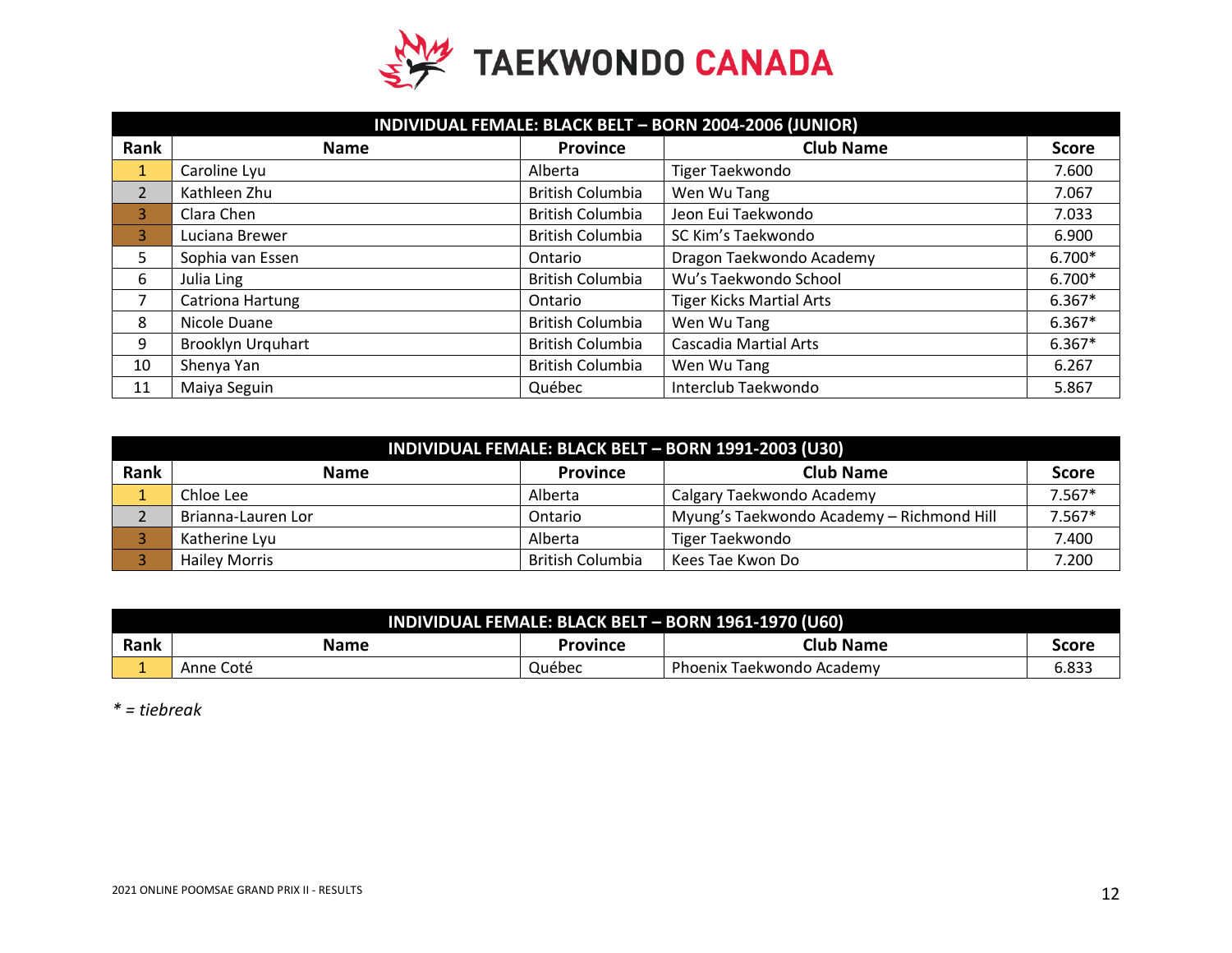

# BLACK BELT - MALE

|             | INDIVIDUAL MALE: BLACK BELT - BORN 2012-2013 (CHILDREN 8-9) |                         |                           |              |  |
|-------------|-------------------------------------------------------------|-------------------------|---------------------------|--------------|--|
| <b>Rank</b> | <b>Name</b>                                                 | <b>Province</b>         | <b>Club Name</b>          | <b>Score</b> |  |
|             | Jaeseong Kim                                                | <b>British Columbia</b> | SC Kim's Taekwondo        | 6.267        |  |
|             | Han (Eric) Guo                                              | <b>British Columbia</b> | Wen Wu Tang               | 6.200        |  |
|             | Minno Lee                                                   | Québec                  | M.T.L Taekwondo           | 5.400        |  |
|             | Archer Ryuu Bassi                                           | <b>British Columbia</b> | Canwest Taekwondo Academy | 4.900        |  |

| INDIVIDUAL MALE: BLACK BELT - BORN 2010-2011 (YOUTH) |                                                    |                  |                                 |       |  |
|------------------------------------------------------|----------------------------------------------------|------------------|---------------------------------|-------|--|
| Rank                                                 | <b>Club Name</b><br><b>Name</b><br><b>Province</b> |                  |                                 |       |  |
|                                                      | Jerry Han                                          | British Columbia | Wen Wu Tang                     | 6.367 |  |
|                                                      | Noah Lee                                           | British Columbia | SC Kim's Taekwondo              | 5.900 |  |
|                                                      | Thomas Ong-Walters                                 | Ontario          | <b>Tiger Kicks Martial Arts</b> | 5.600 |  |

|      | INDIVIDUAL MALE: BLACK BELT - BORN 2007-2009 (CADET) |                         |                                    |              |  |
|------|------------------------------------------------------|-------------------------|------------------------------------|--------------|--|
| Rank | <b>Name</b>                                          | <b>Province</b>         | <b>Club Name</b>                   | <b>Score</b> |  |
|      | Ryan Lee                                             | <b>British Columbia</b> | Wu's Taekwondo School              | 6.900        |  |
|      | Kyle Lim                                             | <b>British Columbia</b> | Wu's Taekwondo School              | 6.600        |  |
|      | <b>Garrett Raymont</b>                               | <b>British Columbia</b> | Cascadia Martial Arts - Parksville | 6.367        |  |
|      | Zhixuan Li                                           | Québec                  | M.T.L Taekwondo                    | 6.333        |  |
|      | <b>Lindsey Burns</b>                                 | <b>British Columbia</b> | <b>Cascadia Martial Arts</b>       | 5.867        |  |
| 6    | Joshua Kearney                                       | Ontario                 | Dragon Taekwondo Academy           | 5.500        |  |

|      | INDIVIDUAL MALE: BLACK BELT - BORN 2004-2006 (JUNIOR) |                         |                       |       |  |  |
|------|-------------------------------------------------------|-------------------------|-----------------------|-------|--|--|
| Rank | <b>Club Name</b><br><b>Province</b><br><b>Name</b>    |                         |                       |       |  |  |
|      | Holden Liu                                            | <b>British Columbia</b> | Wen Wu Tang           | 7.133 |  |  |
|      | Jonathan Li                                           | <b>British Columbia</b> | SC Kim's Taekwondo    | 6.767 |  |  |
|      | Edward Shi                                            | British Columbia        | Wu's Taekwondo School | 6.600 |  |  |
|      | Jiaxuan (Leo) Qi                                      | British Columbia        | Wen Wu Tang           | 6.100 |  |  |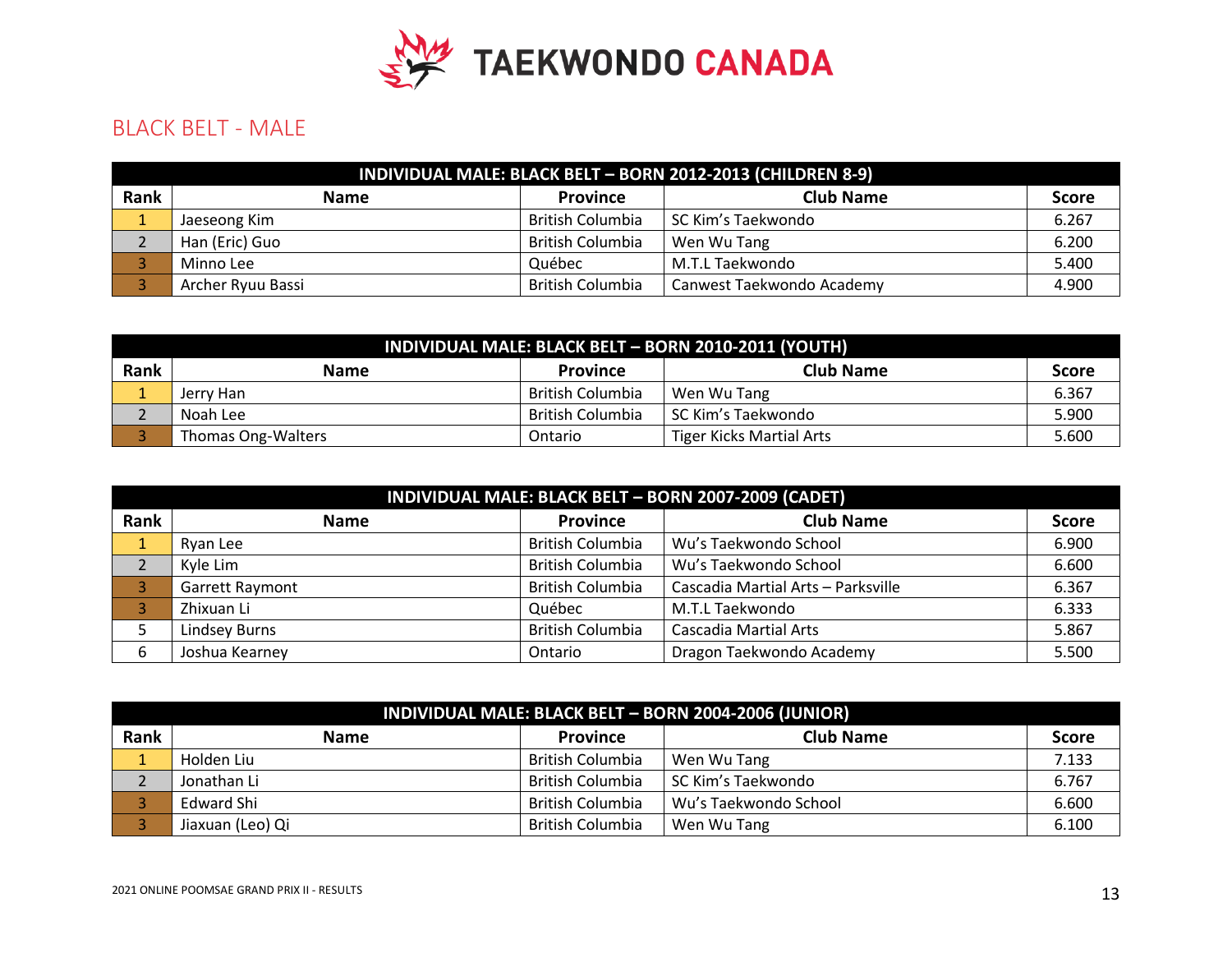

|      | INDIVIDUAL MALE: BLACK BELT - BORN 1981-1990 (U40) |                         |                                 |              |  |
|------|----------------------------------------------------|-------------------------|---------------------------------|--------------|--|
| Rank | <b>Name</b>                                        | <b>Province</b>         | Club Name                       | <b>Score</b> |  |
|      | <b>Philip Leal</b>                                 | <b>British Columbia</b> | K Martial Arts Centre           | 6.500        |  |
|      | Suhan Kwon                                         | Ontario                 | Canadian Armed Forces Taekwondo | 6.333        |  |
|      | John Kim                                           | Ontario                 | Canadian Armed Forces Taekwondo | 6.133        |  |

| INDIVIDUAL MALE: BLACK BELT - BORN 1971-1980 (U50) |                                               |                         |                                    |       |  |
|----------------------------------------------------|-----------------------------------------------|-------------------------|------------------------------------|-------|--|
| Rank                                               | <b>Club Name</b><br>Name<br>Province<br>Score |                         |                                    |       |  |
|                                                    | James Cartwright                              | <b>British Columbia</b> | Cascadia Martial Arts – Parksville | 6.433 |  |

| INDIVIDUAL MALE: BLACK BELT - BORN 1956-1960 (U65) |               |                  |                      |       |
|----------------------------------------------------|---------------|------------------|----------------------|-------|
| Rank                                               | <b>Name</b>   | Province         | <b>Club Name</b>     | Score |
|                                                    | Robert Houben | British Columbia | l SC Kim's Taekwondo | 5.967 |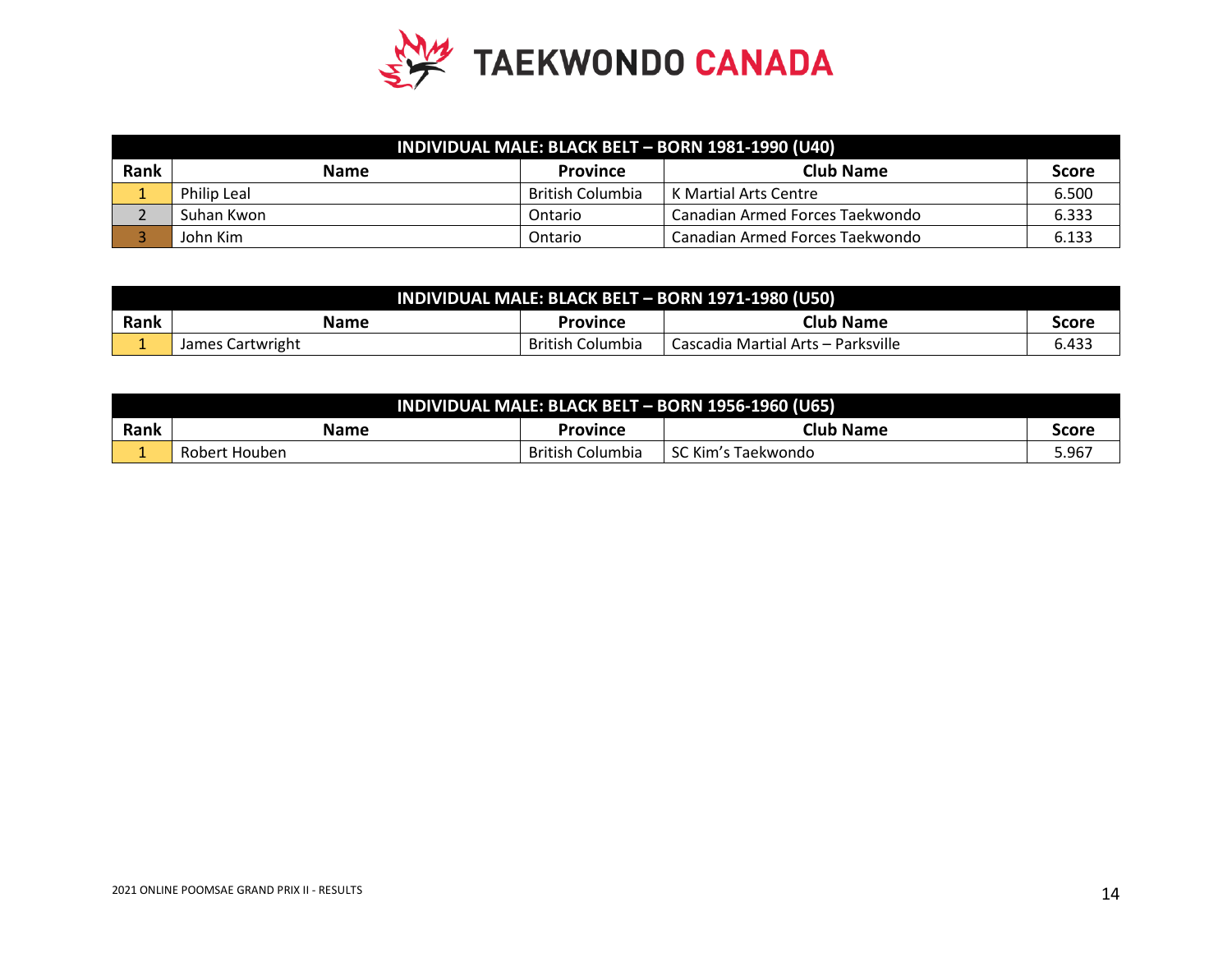

#### HIGH-PERFORMANCE BLACK BELT - FEMALE

|      | INDIVIDUAL FEMALE: HIGH PERFORMANCE BLACK BELT - BORN 2010-2011 (YOUTH) |                         |                    |       |  |  |
|------|-------------------------------------------------------------------------|-------------------------|--------------------|-------|--|--|
| Rank | <b>Name</b>                                                             | <b>Province</b>         | <b>Club Name</b>   | Score |  |  |
|      | Sophie Lau                                                              | Ontario                 | Markham Taekwondo  | 7.067 |  |  |
|      | Macy Li                                                                 | Ontario                 | Markham Taekwondo  | 6.733 |  |  |
|      | Ashley Lai                                                              | Ontario                 | Moohan Taekwondo   | 6.067 |  |  |
|      | Ria Victoria Kim                                                        | <b>British Columbia</b> | SC Kim's Taekwondo | 5.400 |  |  |

|                | INDIVIDUAL FEMALE: HIGH PERFORMANCE BLACK BELT - BORN 2007-2009 (CADET) |                         |                                       |          |  |  |  |
|----------------|-------------------------------------------------------------------------|-------------------------|---------------------------------------|----------|--|--|--|
| Rank           | <b>Club Name</b><br><b>Province</b><br><b>Name</b><br><b>Score</b>      |                         |                                       |          |  |  |  |
|                | Natalie To                                                              | Ontario                 | Markham Taekwondo                     | 7.567    |  |  |  |
| $\overline{2}$ | Rachel Lee                                                              | Ontario                 | Master Kang's Black Belt Martial Arts | 7.333    |  |  |  |
| 3              | Katrina Lee                                                             | <b>British Columbia</b> | Jeon Eui Taekwondo                    | 7.167    |  |  |  |
| 3              | Emma Chau                                                               | Ontario                 | Moohan Taekwondo                      | 7.067    |  |  |  |
| 5.             | Avery Taylor                                                            | Ontario                 | Dragon Taekwondo Academy              | 6.767    |  |  |  |
| 6              | Rachel Wong                                                             | Ontario                 | Markham Taekwondo                     | 6.733    |  |  |  |
|                | <b>Emily Hoang</b>                                                      | <b>British Columbia</b> | Wu's Taekwondo School (Canada)        | $6.033*$ |  |  |  |
| 8              | Abigail Kim                                                             | Ontario                 | Moohan Taekwondo                      | $6.033*$ |  |  |  |
| 9              | Alexis Shen                                                             | <b>British Columbia</b> | SC Kim's Taekwondo                    | 5.733    |  |  |  |

|      | INDIVIDUAL FEMALE: HIGH PERFORMANCE BLACK BELT - BORN 2004-2006 (JUNIOR) |                         |                                           |              |  |  |
|------|--------------------------------------------------------------------------|-------------------------|-------------------------------------------|--------------|--|--|
| Rank | <b>Name</b>                                                              | <b>Province</b>         | <b>Club Name</b>                          | <b>Score</b> |  |  |
| ш.   | Christine Cho                                                            | Ontario                 | Master Kang's Black Belt Martial Arts     | 7.333        |  |  |
|      | Agnes Ka Hei Kung                                                        | Ontario                 | Myung's Taekwondo Academy - Richmond Hill | 7.200        |  |  |
| 3    | Sabrina So                                                               | Ontario                 | Master Kang's Black Belt Martial Arts     | 6.900        |  |  |
| 3    | Krystal Angel Magno                                                      | Ontario                 | Myung's Taekwondo Academy - Richmond Hill | 6.767        |  |  |
|      | <b>Bernice Guan</b>                                                      | <b>British Columbia</b> | Wu's Taekwondo School (Canada)            | 6.733        |  |  |
| 6    | Tayah Yanke                                                              | Saskatchewan            | Kees Tae Kwon Do - Yorkton                | $6.633*$     |  |  |
|      | Victoria Man Ching Ko                                                    | <b>British Columbia</b> | SC Kim's Taekwondo                        | $6.633*$     |  |  |
| 8    | Dyne Jung                                                                | <b>British Columbia</b> | Kyunghee University Taekwondo             | 6.433        |  |  |
| q    | Ky Tran                                                                  | Ontario                 | Myung's Taekwondo Academy                 | 6.300        |  |  |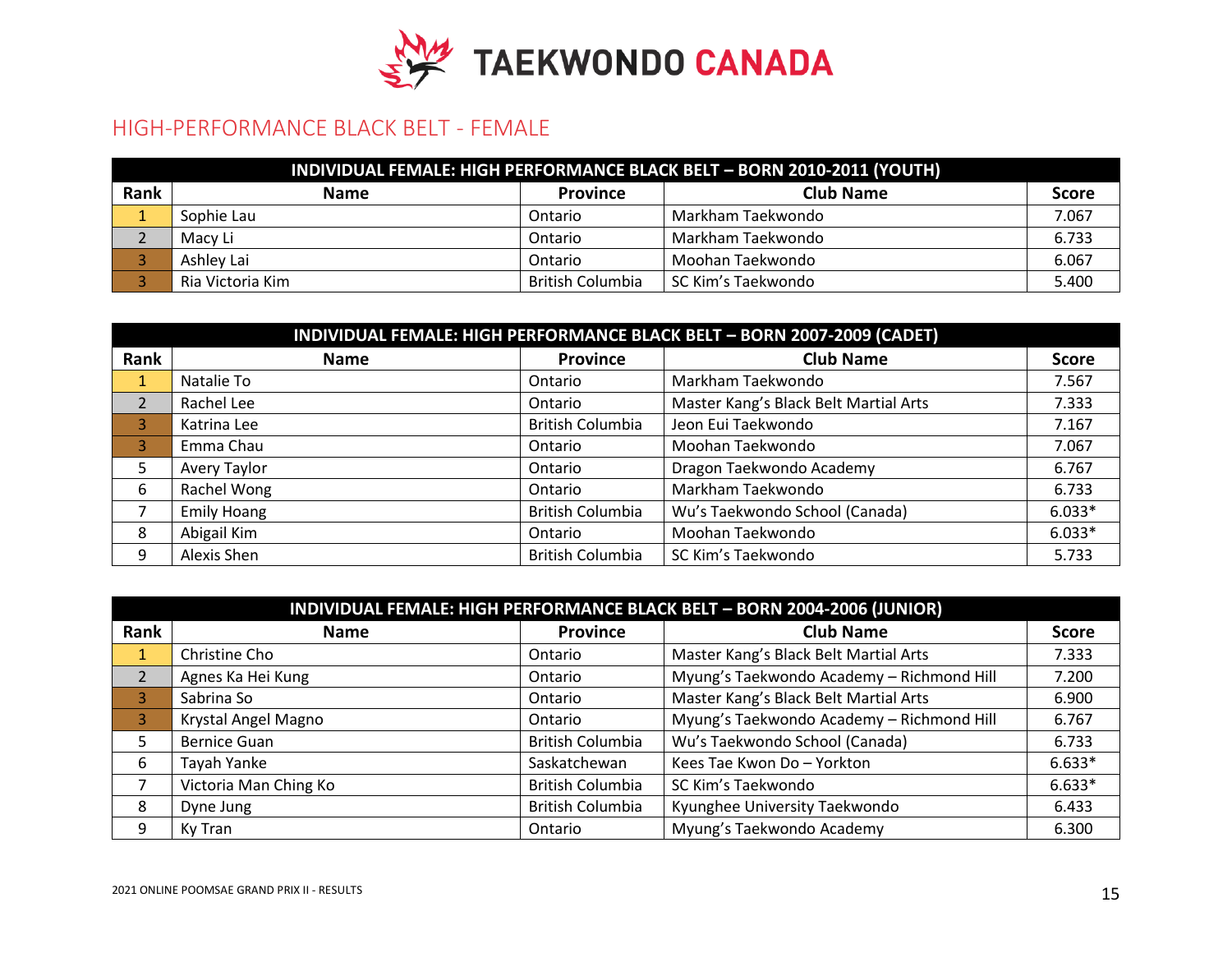

| , INDIVIDUAL FEMALE: HIGH PERFORMANCE BLACK BELT – BORN 1991-2003 (U30) |               |          |                                |       |
|-------------------------------------------------------------------------|---------------|----------|--------------------------------|-------|
| Rank                                                                    | <b>Name</b>   | Province | Club Name                      | Score |
|                                                                         | Husna Darwish | Ontario  | Master Seo's Dynamic Taekwondo | 6.533 |

|      | INDIVIDUAL FEMALE: HIGH PERFORMANCE BLACK BELT - BORN 1981-1990 (U40) |                  |                                   |              |  |
|------|-----------------------------------------------------------------------|------------------|-----------------------------------|--------------|--|
| Rank | <b>Name</b>                                                           | <b>Province</b>  | <b>Club Name</b>                  | <b>Score</b> |  |
|      | Lui Lois Fong                                                         | British Columbia | Jeon Eui Taekwondo                | 7.467        |  |
|      | Breanne Folk                                                          | Saskatchewan     | Kim's East Zone Taekwondo         | $6.567*$     |  |
|      | Jessica Smeall                                                        | Alberta          | <b>Folding Mountain Taekwondo</b> | $6.567*$     |  |

|      | INDIVIDUAL FEMALE: HIGH PERFORMANCE BLACK BELT - BORN 1961-1970 (U60) |                         |                              |              |  |  |
|------|-----------------------------------------------------------------------|-------------------------|------------------------------|--------------|--|--|
| Rank | <b>Name</b>                                                           | <b>Province</b>         | <b>Club Name</b>             | <b>Score</b> |  |  |
|      | Belinda Co                                                            | <b>British Columbia</b> | Northshore Taekwondo         | 6.833        |  |  |
|      | Ming Chu Chan                                                         | Ontario                 | Markham Taekwondo            | 6.700        |  |  |
|      | Lisa Gibson                                                           | Ontario                 | Tae E Lee Taekwondo          | 6.667        |  |  |
|      | Adele Fraser                                                          | Nova Scotia             | Woo Yong's taekwondo Academy | 6.233        |  |  |

*\* = tiebreak*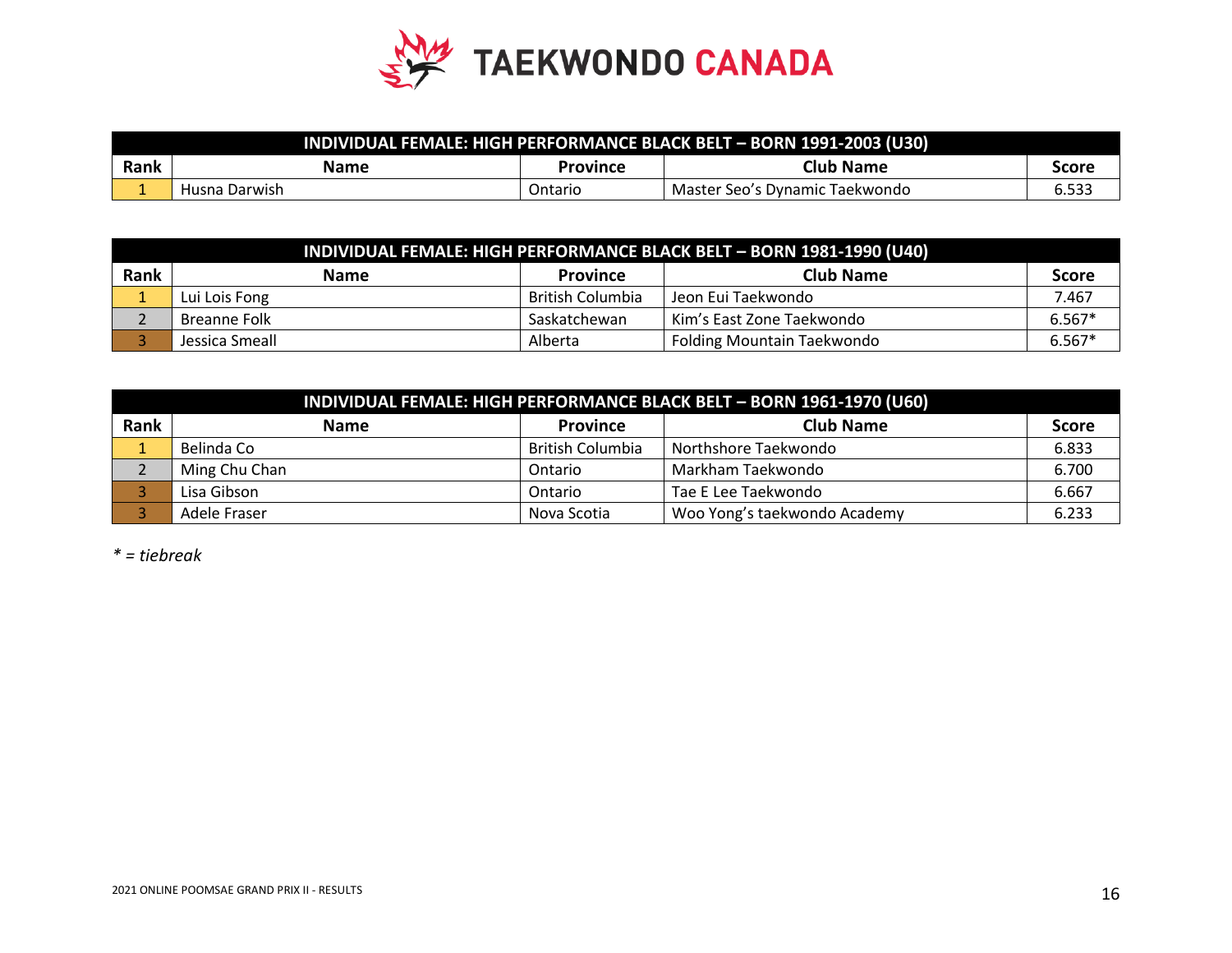

#### HIGH-PERFORMANCE BLACK BELT - MALE

| INDIVIDUAL MALE: HIGH PERFORMANCE BLACK BELT - BORN 2010-2011 (YOUTH) |             |                  |                                |              |  |
|-----------------------------------------------------------------------|-------------|------------------|--------------------------------|--------------|--|
| Rank                                                                  | <b>Name</b> | <b>Province</b>  | <b>Club Name</b>               | <b>Score</b> |  |
|                                                                       | Josh Huang  | British Columbia | Wu's Taekwondo School (Canada) | 6.567        |  |
|                                                                       | Luc Hung    | Ontario          | Black Belt World HQ            | 6.467        |  |
|                                                                       | Jayden Yu   | British Columbia | Wu's Taekwondo School (Canada) | 6.200        |  |

| INDIVIDUAL MALE: HIGH PERFORMANCE BLACK BELT - BORN 2007-2009 (CADET) |                  |                         |                                       |              |  |
|-----------------------------------------------------------------------|------------------|-------------------------|---------------------------------------|--------------|--|
| Rank                                                                  | <b>Name</b>      | <b>Province</b>         | <b>Club Name</b>                      | <b>Score</b> |  |
|                                                                       | Ethan Lok-Yee So | Ontario                 | Master Kang's Black Belt Martial Arts | 7.167        |  |
|                                                                       | Godwin Li        | Ontario                 | Markham Taekwondo                     | 6.900        |  |
|                                                                       | Jake Kang        | Ontario                 | Master Kang's Black Belt Martial Arts | 6.833        |  |
|                                                                       | Colby Pontisso   | Ontario                 | Kick Nation Taekwondo                 | 6.267        |  |
|                                                                       | Nathan Kwok      | <b>British Columbia</b> | Jeon Eui Taekwondo                    | 6.233        |  |
| 6                                                                     | Raphael Cheung   | <b>British Columbia</b> | Wu's Taekwondo School (Canada)        | 6.200        |  |
|                                                                       | Logan Jagdeo     | Ontario                 | Dragon Taekwondo Academy              | 5.700        |  |

| INDIVIDUAL MALE: HIGH PERFORMANCE BLACK BELT - BORN 2004-2006 (JUNIOR) |                     |                         |                                           |              |  |
|------------------------------------------------------------------------|---------------------|-------------------------|-------------------------------------------|--------------|--|
| Rank                                                                   | <b>Name</b>         | <b>Province</b>         | <b>Club Name</b>                          | <b>Score</b> |  |
| 1                                                                      | Terence Chun Hei Ng | <b>British Columbia</b> | Wu's Taekwondo School (Canada)            | 7.300*       |  |
| 2                                                                      | Daniel Zhen         | <b>British Columbia</b> | Wu's Taekwondo School (Canada)            | 7.300*       |  |
| 3                                                                      | Ivan Leung          | <b>British Columbia</b> | Wu's Taekwondo School (Canada)            | 7.100        |  |
| 3                                                                      | Gordon Cheuk        | <b>British Columbia</b> | Wu's Taekwondo School (Canada)            | 7.033        |  |
| 5                                                                      | Nathan Lor          | Ontario                 | Myung's Taekwondo Academy - Richmond Hill | 6.933        |  |
| 6                                                                      | Nicholas Ma         | <b>British Columbia</b> | Wu's Taekwondo School (Canada)            | 6.867        |  |
|                                                                        | Rowan Judge         | Ontario                 | Master Seo's Dynamic Taekwondo            | 6.733        |  |
| 8                                                                      | Jaeyoung Lee        | <b>British Columbia</b> | Kyunghee University Taekwondo             | 6.467        |  |
| 9                                                                      | Joseph Lu           | <b>British Columbia</b> | Kees Tae Kwon Do                          | 6.033        |  |
| 10                                                                     | Ghais-Ramzi Lteif   | Ontario                 | Phoenix Taekwondo Academy                 | 5.600        |  |